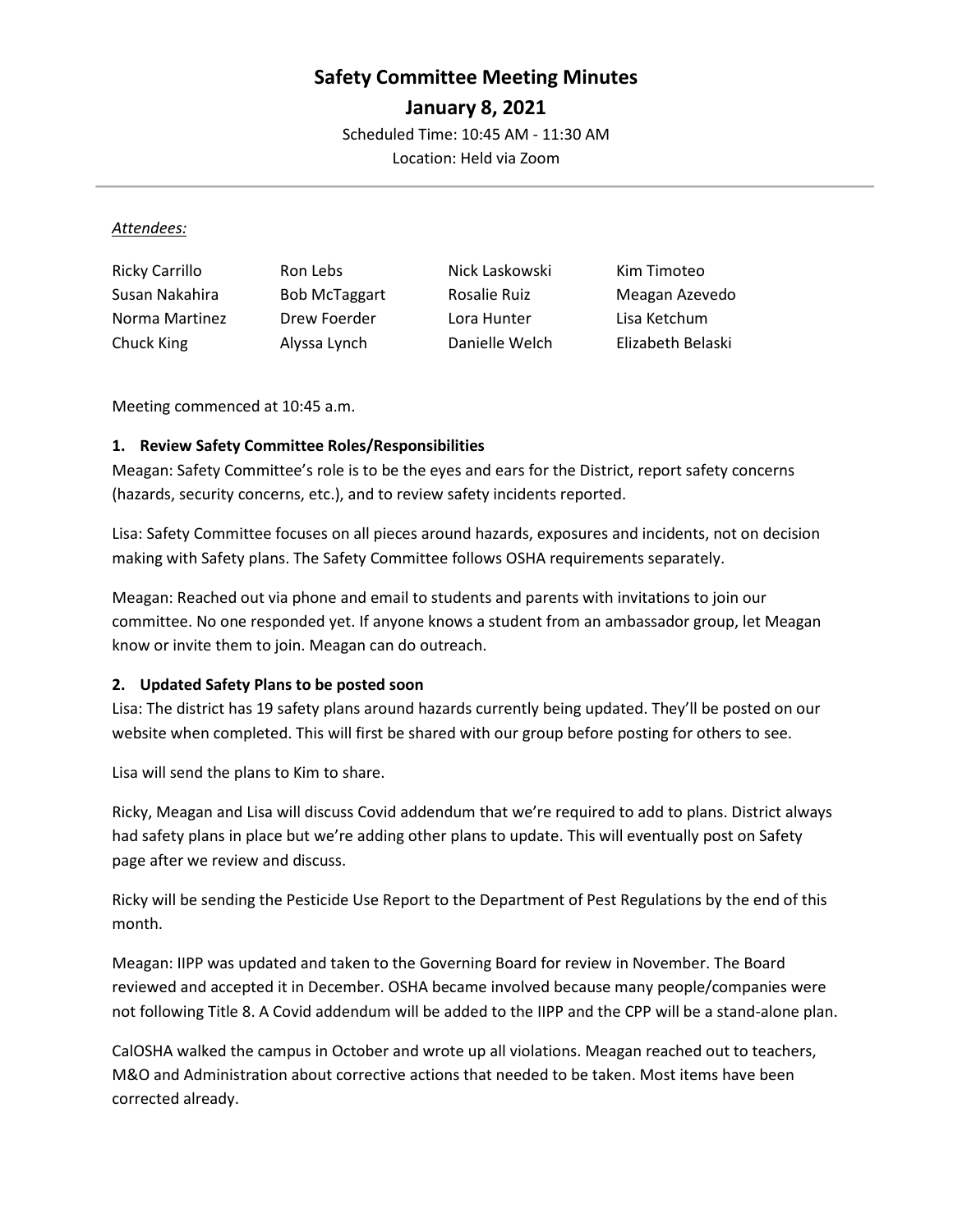### **3. Model Covid-19 Prevention Plan (CPP)**

We've been very proactive on Covid protocols, i.e. the closing break rooms, restricted access and health screening. We are in really good shape with all County and State requirements. We have enough PPE, enough tools and resources to stay in compliance with all new requirements. We are working on our Covid-19 Prevention Plan (CPP).

Ricky: Once the safety plans are posted, please review them and send feedback to Ricky/Kim. We can also discuss this at next month's meeting; maybe we can review 3-5 plans at a time so don't feel pressured to review all plans at once.

### **4. Review November and December Incident Reports**

November& December Incident Reports: Meagan said there was one incident where an employee was injured while working a powered leaf blower. Many injuries occur with M&O due to the nature of their jobs. OSHA and Safety training is done regularly with M&O staff.

Encourage people to report safety violations, safety concerns they notice around campus.

### **5. Open Business**

Rosalie: Evening staff has concerns about arriving to their work area and their area is locked. They are asking if it's possible to unlock their doors before they arrive.

Ricky: Don't know how access is currently given to night teachers/staff.

Norma: The paras don't have keys to classrooms so Norma opens their rooms for them. If Norma can't go, they'll go to the office and borrow a key. Norma will unlock their crash bars so they have access. She'll try to work with the paras as they have to be the only one with this concern. She wasn't aware this was an issue and will take necessary steps to help.

Drew: There's a concern with coordinating the Hub occupancy during testing with regards to sanitizing. Someone was in the kitchen during SVAE testing.

Ricky: We'll use electrostatic sprayer to clean the Hub. After discussing with Drew, Ricky said he'll adjust the timing with the person who was in the kitchen.

Norma: Room 13 crash bar is kind of tight. She'll do an MSR to get it fixed.

Ricky: Had all HVAC equipment around campus reviewed by an outside contractor. They'll put together a report and get it back to us. He'll share it with our group later.

Remind those of us that walk on campus to use the pedestrian gate and sidewalk instead of the driveway. Ricky also put crash guards around the check-in tents for pedestrians to walk and check in there too.

Lora: One of the shop instructors requested additional signs to post from inside of the classroom "Teaching, mask is off" for interior doors. They're requesting 50 of those signs.

Kim: Created a shared folder for our group. Agendas & minutes will be there. Will also share the safety plans there for group review once received from Lisa.